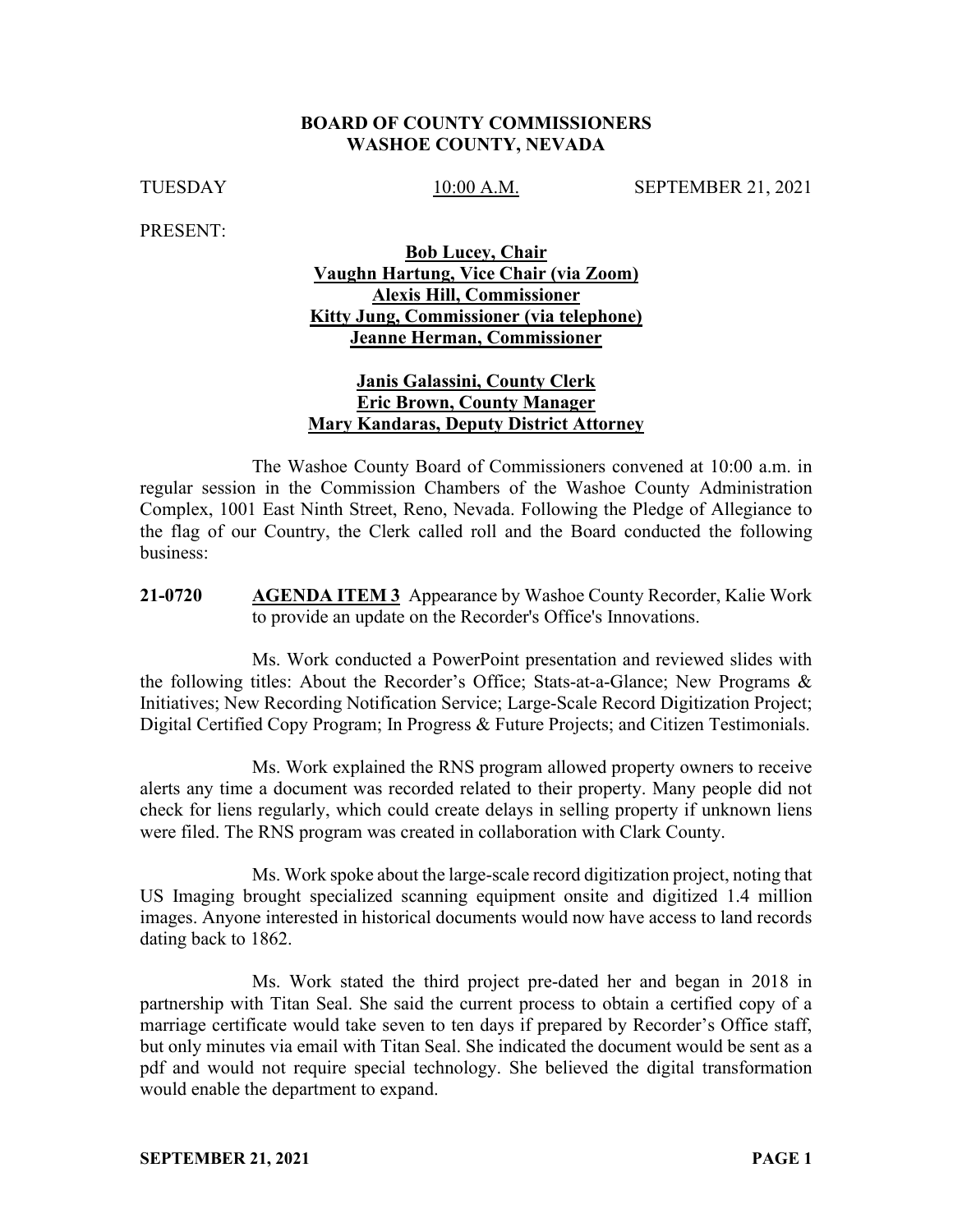Commissioner Herman believed the Recorder's Office was making innovative improvements. Commissioner Hill asserted this was a great update and the department was making strides to digitize documents. She thought it would be easier for customers to obtain documents safely without having to visit the County building. She asked Ms. Work to keep the Board informed of how they could support the Recorder's Office.

Commissioner Jung admired the direction Ms. Work was taking the Recorder's Office with bringing technology up to date. The Recorder's Office was not a department that allowed creativity, but she opined Ms. Work had been creative in the projects to improve her department. She noted historical documents were important to research local history.

Chair Lucey stated it was an honor to serve with Ms. Work, and the innovative ideas she took from Washington D.C. made a difference in the Recorder's Office. Recordation of deeds for real estate transactions had always been a challenge within the community; recording a document was a process and he had heard how efficiently operations had become. He commended her for her leadership and dedication to the initiatives implemented. He wondered about the process for the record-from-home project. Ms. Work stated growth in remote online notary services and digital signatures lent themselves to what the future of home recording would look like. She said some counties had kiosks in different areas to make it easier to record documents, citing Incline Village as an example of where a kiosk would be helpful. Recording service vendors were taking it to another level by testing record-from-home in small counties, and areas in rural Nevada had already implemented this process, which was going well. She said research was being conducted with their recording vendor to determine whether it would be effective for Washoe County in the future.

Chair Lucey inquired about impacts to cybersecurity if documents were recorded in alternate processes not qualified by a staff member. Ms. Work stated they were still reviewing the security aspects and were unsure of the process with their current recording software.

There was no public comment or action taken on this item.

**21-0721 AGENDA ITEM 4** Award presentation by Adam Heinz, on behalf of AIMHI (Academy of International Mobile Healthcare Integration), affiliate of REMSA, to Washoe County and Washoe County Health District, recognizing the Covid-19 Community Triage Line.

Mr. Heinz said it was his pleasure to recognize Washoe County for this award. He stated the award was on behalf of AIMHI, who represented high-performance emergency mobile medical care providers in the United States and abroad. Annually, AIMHI celebrated high-performance, high-value emergency medical services (EMS) through its Excellence in EMS Integration award. In the spirit of promoting true healthcare integration, he said, nominees were primarily sought from agencies and organizations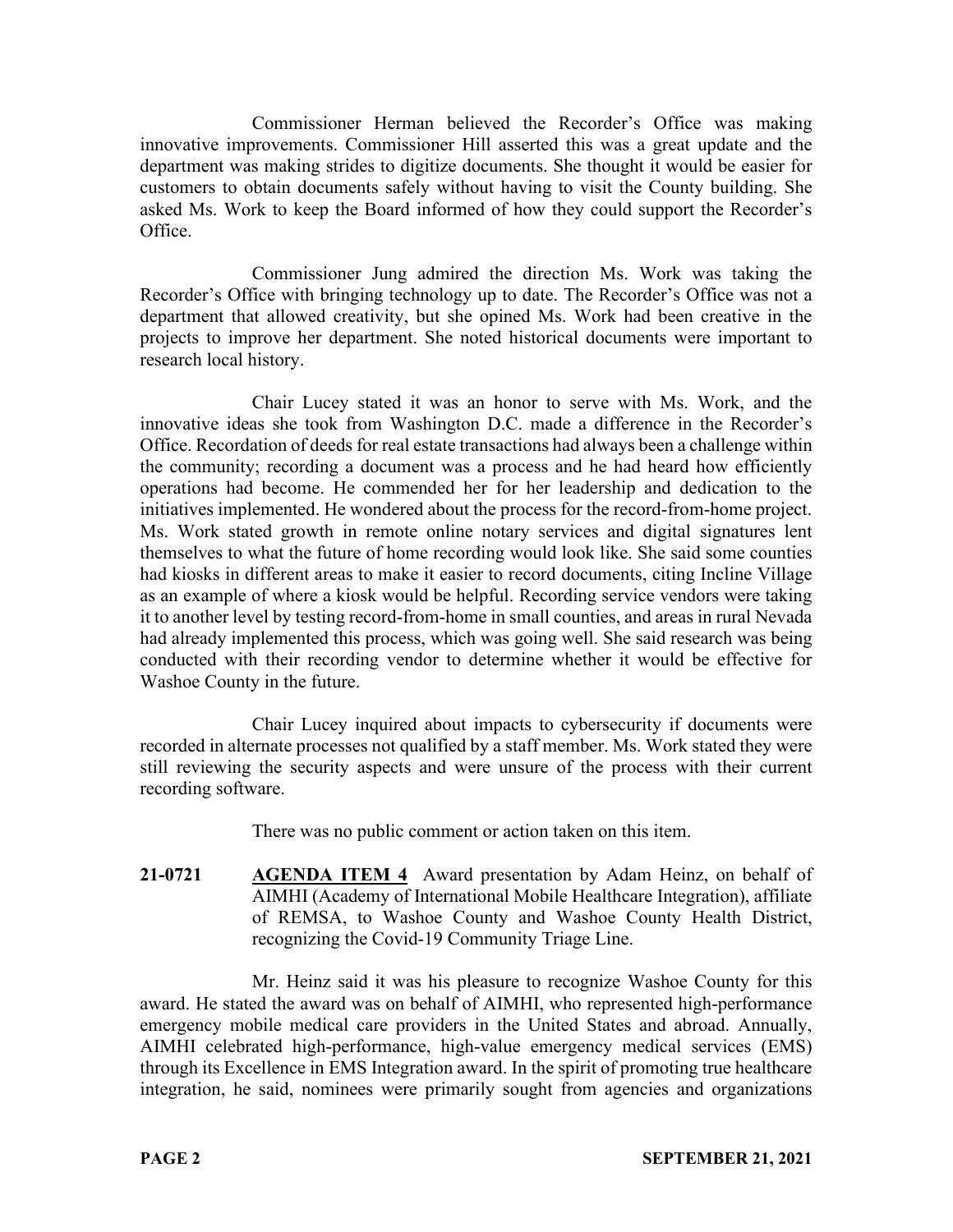outside the AIMHI membership. The Regional Emergency Medical Services Authority (REMSA) knew Washoe County's community triage line would be an award-winning program.

Mr. Heinz read the nomination that encompassed details about COVID-19 (C19) and the Washoe 311 line that became overwhelmed with people calling with questions about C19, testing, and symptoms. He explained Washoe County and the Health District reached out to REMSA to establish a 24/7 contact line and the triage line was staffed and active within five days. The Health District and REMSA's epidemiology staff developed questions and answers related to symptoms and options to utilize a nurse health hotline for individuals with underlying conditions. He stated the triage line was promoted within County departments and the regional media, resulting in more than 30,000 calls. This partnership and triage line allowed Washoe County to provide solutions in crisis situations so they could focus on protecting citizens by navigating them to the proper resources. He asserted Washoe County placed the needs and expectations of the public at the center of the response. He congratulated Washoe County and the Health District on receiving this Excellence in EMS Integration award.

Chair Lucey thanked Mr. Heinz for the award.

There was no public comment or action taken on this item.

## **21-0722 AGENDA ITEM 5** Public Comment.

Ms. Patricia Artis provided documents, copies of which were placed on file with the clerk. She introduced herself as the president of the Board of Directors of Monai Village and spoke about the struggles of children aging out of the foster care system. She stated Monai Village was a non-profit organization whose mission was to break the cycle of homelessness by providing a supportive housing program to ensure a successful transition for children aging out of foster care. Nearly 50 percent of the homeless population were youth and 40 percent had issues with law enforcement within a year of leaving foster care. She asked the Board for help with funding.

Ms. Tracey Thomas provided documents, copies of which were placed on file with the clerk. She said Assistant County Manager Dave Solaro mocked public comments related to COVID-19 (C19) despite not having any medical experience. She promoted websites which dealt with C19 and the Delta variant. She took issue with Mr. Solaro's information because she felt it omitted therapeutics, did not include the number of repeat infections, and failed to factor in non-citizens from the border. She mentioned mask wearing did not help the spread, though safe distance and temperature checks did.

Ms. Erin Massengale requested that a resolution be placed on an agenda to end the public health emergency and ban vaccination passports or any type of vaccine verification system. She opined any type of requirements for vaccinations would promote segregation amongst citizens. She spoke about asking people to provide proof they were not infected with any disease.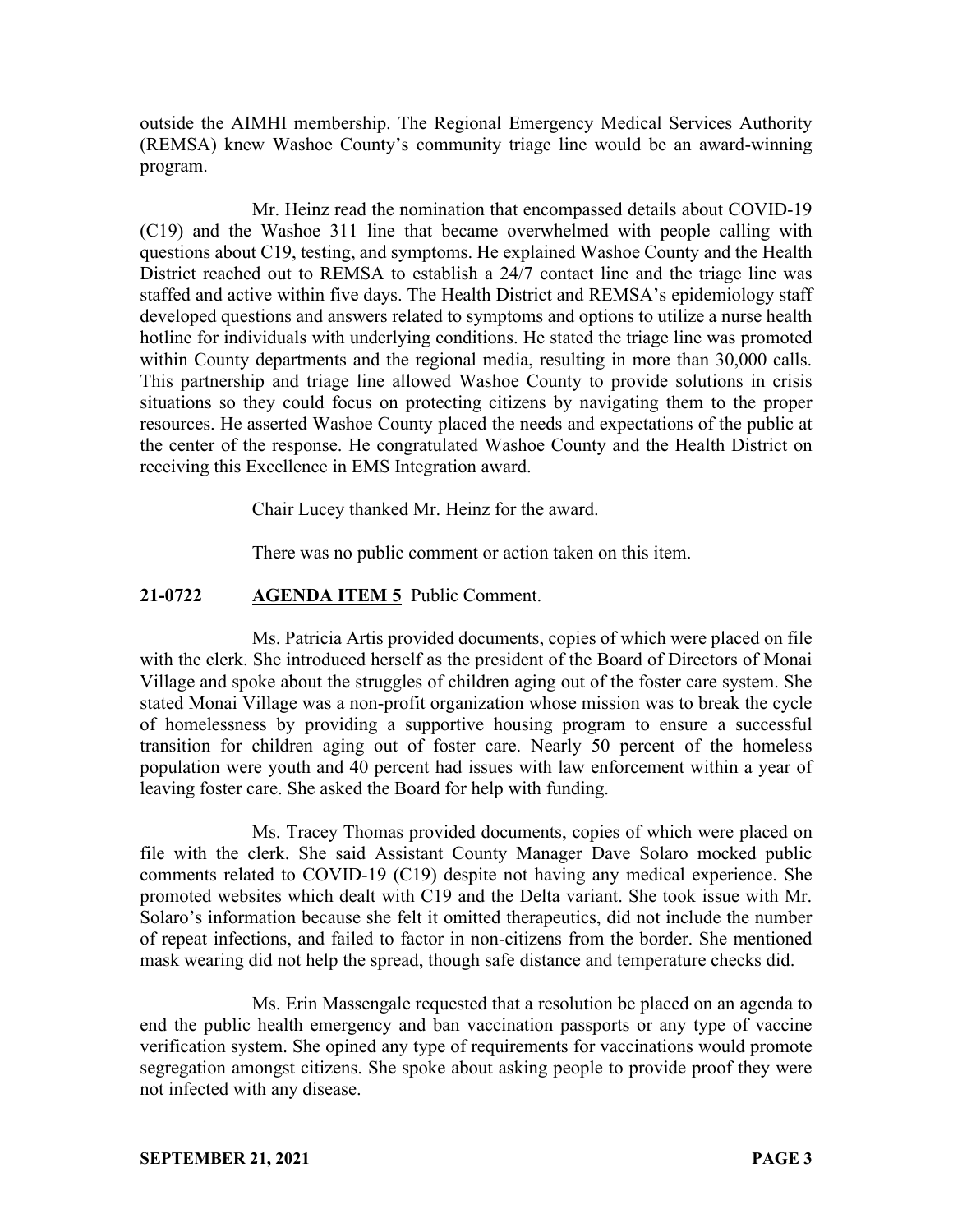Ms. Melanie Sutton requested an end to the public health emergency. She said 20 percent of C19 deaths in Las Vegas were vaccinated people. She opined people were dying from and spreading the virus through the vaccine, and she did not understand why people continued to receive it. She stated nearly 15,000 people died from the vaccine and thought it should have been stopped after one death. She expressed concern about premature births because mothers wore masks while pregnant and babies were not getting enough oxygen for their vital organs to grow properly.

County Clerk Jan Galassini stated emails received from Mr. Mark Nelson and Ms. Janet Butcher would be placed on file.

## **21-0723 AGENDA ITEM 6** Announcements/Reports.

County Manager Eric Brown spoke about the transition of websites and email addresses to the .gov domain effective September 20. Email addresses ending with the .us domain would continue to work as normal. He explained this would increase the level of security for the County, which was extremely important. Staff would provide an American Rescue Plan Act (ARPA) update at the next meeting, and they were working internally to evaluate requests from Washoe County departments. A meeting with the state treasurer had been scheduled to compare the County priorities with those of the State, and they had been working together to minimize redundancies. The process would continue with public input taken through the end of October or November. He mentioned redistricting maps had been reviewed with each commissioner to share an overview of the census; he hoped to release them to the public soon. It was important for the public to review the redistricting data and provide input. He estimated the redistricting item would be brought before the Board in October. He noted dates had not been set yet for the State to address redistricting, but staff continued to monitor the situation.

Commissioner Herman spoke about the information Ms. Tracey Thomas provided during public comment about alternate treatments. She wondered whether the Health District would study the information and determine whether alternative treatment options could be utilized for C19. She asked for a report to be presented at the next meeting.

Commissioner Jung shared that she and Chair Lucey visited the Veterans of Foreign Wars post 9211 booth at the Reno Championship Air Races where they handed out poppies for a donation. She stated the event was well attended, people were masked, and many families and children enjoyed the event.

Commissioner Jung said she and Commissioner Hill attended the Latino Heritage Month festival. She was happy to see there were three different booths administering C19 vaccinations and each was full. She expressed thanks to the Washoe County Health District, saying they were the heroes of the event by administering vaccines, as were the citizens receiving them.

Chair Lucey congratulated the Reno Championship Air Races for a great event. He thanked the staff and volunteers who supported the legacy event and said it was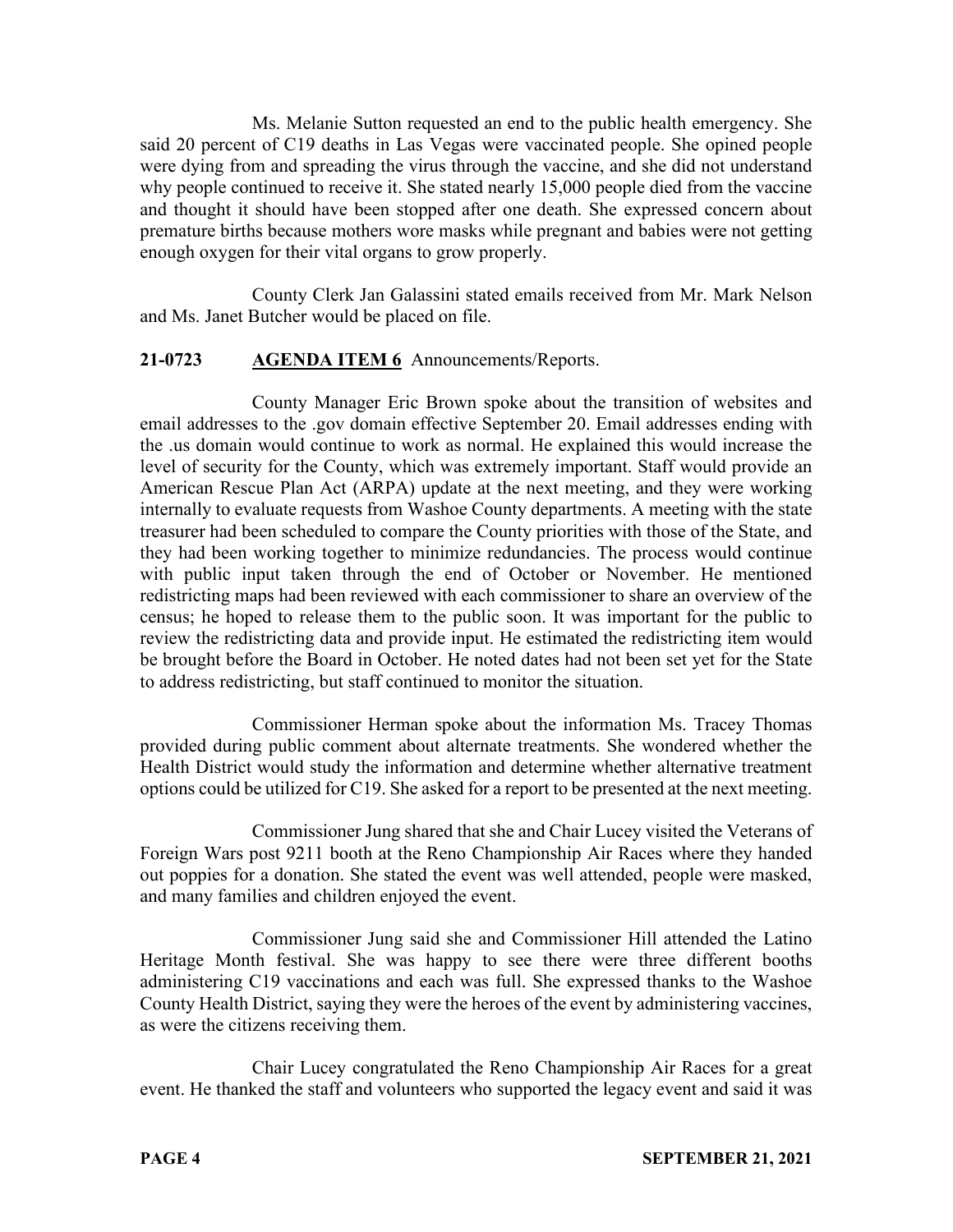great to support veterans, active military, first responders, and the Boy Scouts. This event was an opportunity for Reno to highlight places for economic development as well as the growth the community was experiencing in the north valleys. He said they sat with executives from Delta Airlines, Southwest Airlines, and the new carrier Aha Airlines and discussed the growth in air service. He thanked the Reno-Tahoe Airport Authority for continuing to participate in the community.

Chair Lucey said he was unable to attend the National Recovery Gala but wanted a proclamation to be presented to them at the next meeting.

Chair Lucey stated the County had the ability to employ a County Health Officer to help manage health-related issues. He wanted to review and discuss this with the county manager. He indicated that discussion should include solutions for areas outside the Health District range that could provide help with all matters of public health.

In response to the information provided during public comment by Ms. Patricia Artis related to Monai Village, Chair Lucey requested a discussion about teens aging out of the foster care system and experiencing homelessness, which was a very serious issue. He also reminded people that school was back in session and to drive safe around school zones. He spoke about new drivers on the road, speeding, and fatalities in Washoe County. It was important to keep children in the community safe, he stressed.

Chair Lucey said the National State Conference for the Association of Counties was coming to Churchill County to discuss issues. He noted a successful meeting took place with the Bureau of Land Management (BLM) about issues along the east Truckee River corridor, but the BLM did not own all the land in that area; he wanted to discuss the situation with the Nature Conservancy. He pointed out two wild horses were killed the prior week by unimpaired drivers, and he wanted this issue to be discussed further.

Commissioner Jung stated complaints were received about trash along streets, specifically in the Clear Acre Lane and Sun Valley Boulevard areas. She was unsure whether Sheriff's Office work crews were working due to C19, but she needed help from staff to address the issue. She received complaints about displaced individuals arriving in Sun Valley and wanted information about the process for relocating people displaced from downtown. She wondered whether a place would be provided for individuals who were displaced but had vehicles. She knew all districts were experiencing these issues, and the community needed resources to solve them. She believed resources were needed to clean up Washoe County in general, citing the uncleanliness of western entry areas into Nevada. She wondered what the Nevada Department of Transportation was doing with their work crews. She asked for a plan to resolve these issues and plans for the ARPA money.

Commissioner Herman stated wild horses were not the responsibility of the BLM. Chair Lucey replied he was aware of that; areas along the Virginia Range were the responsibility of the Department of Agriculture, the State of Nevada, Washoe County, and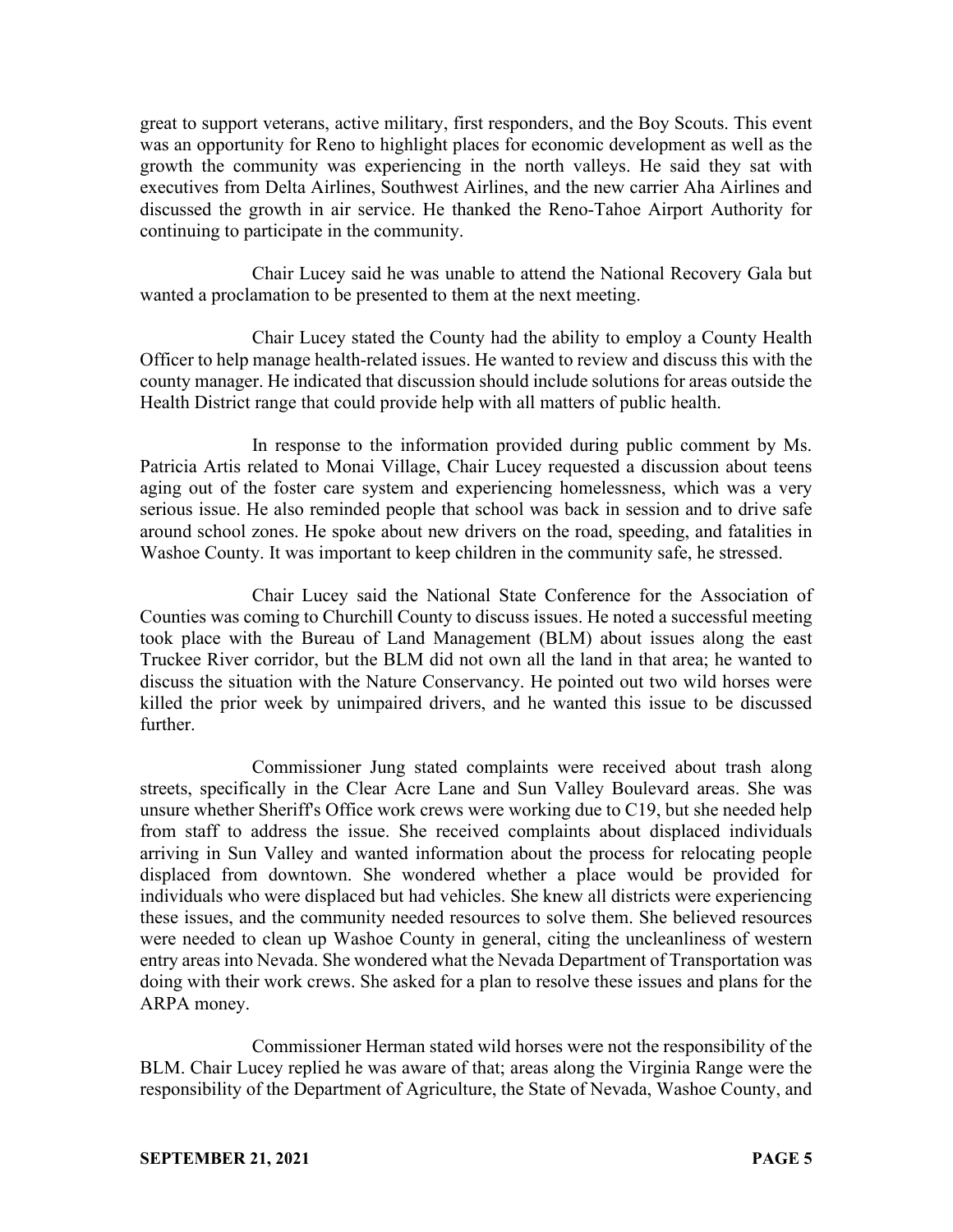Storey County. He indicated a plan with preservation groups was needed to ensure they were effectively protecting horses. Commissioner Herman thought fences along BLM land would be most effective. Chair Lucey noted they found individuals feeding wild horses close to communities, which he remarked was illegal and created problems with horses seeking food. He said they would work with the Sheriff's Office and the Community Services Department to identify a plan to address the Virginia Range for District 2 specifically.

Chair Lucey stated public comments were made at the prior meeting by individuals identifying themselves as historical figures. He defended staff by saying their job of providing data was very difficult. Information could be perceived however one wanted as everyone was entitled to their beliefs; some perceived that the world was flat while most believed it to be round. He believed people who supported the vaccine and those who chose not to take it had equally valid perceptions. However, being divisive and fighting each other was not beneficial to anyone. He expressed frustration about hearing that one person was right and the other was wrong. The data provided was from hospitals, public health officials, and the community. Everyone had the right to choose to believe what they wanted, but the County would continue to provide the data they had. He emphasized it did not help when people who did not agree with the data used public comment as a forum to toxify and hurt people. He pleaded for kindness, hope, and forgiveness when at the podium because all opinions were welcome.

**21-0724 AGENDA ITEM 7** Presentation by Kelly Echeverria, Washoe County Emergency Manager, on the Emergency Management Accreditation Program (EMAP); and acceptance of a Plaque in recognition of EMAP Accreditation. Manager's Office.

Ms. Echeverria conducted a PowerPoint presentation and reviewed slides with the following titles: What is EMAP Accreditation; Overview of the EMAP Accreditation; The Emergency Management Standard; Application of the Emergency Management Standard; Standard Recognition; What are the benefits of the EMAP Accreditation?; Credibility; Accountability; Sustainability; Improved Coordination; Resilience; Cost Savings; Who is EMAP Accredited?; Accredited Counties; and What Level of Effort does the EMAP Accreditation Require?

Ms. Echeverria explained the accreditation process was updated every three years, and their last accreditation in 2015 was based on the 2013 standards. Updates took place in 2016 and 2019, but those updates were not released until 2020, which was when they completed the accreditation process. The benefits of the process helped serve the community, which built trust with the citizens they served. She said plans were brought to the Board for approval, which included a timeline for training and review. EMAP held them accountable and ensured they did what was expected of them in the manner and timeframe approved by the Board. She said the documentation and improvement process had assisted them in sustaining the program's capabilities amidst turnover and changes in leadership earlier in the year. She noted coordination had improved relationships with stakeholders, whose combined efforts helped a holistic emergency management program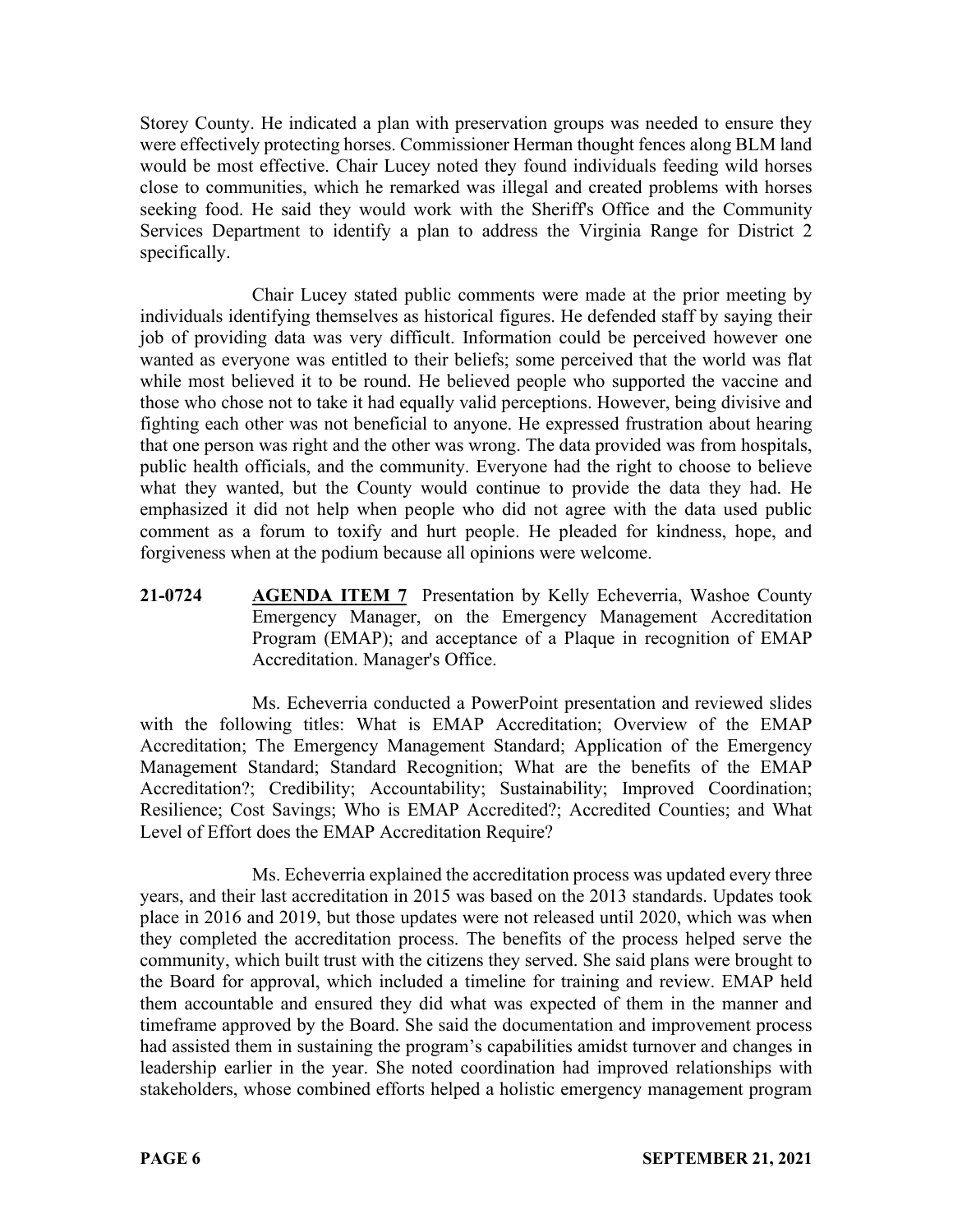and resulted in increased stakeholder ownership pride in the program. It was her experience that the State and the country working together with fellow emergency managers on best practices in the region was rare. She said putting politics aside and responding together for the benefit of citizens was how this region worked, putting them in a better position to respond efficiently and effectively. The identification and resolution of gaps throughout the accreditation process led them to greater long-term resilience. She noted they discovered that coordinated regional mitigation was the biggest area for growth and investment, and she thought they could better improve resilience by being creative.

Washoe County was the first county to be EMAP accredited, Ms. Echeverria stated, and it was followed by the City of Henderson and then the State of Nevada. Washoe County was the only Nevada entity to have two consecutive accreditations. She reviewed the steps to be completed before accreditation. She asserted her predecessor, Dr. Aaron Kenneston, was a large part of why they were able to achieve accreditation and recognition. She thanked her team for helping the County achieve this award.

There was no public comment or action taken on this item.

On motion by Commissioner Hill, seconded by Commissioner Herman, which motion duly carried on a 5-0 vote, it was ordered that Agenda Item 7 be accepted.

## **PROCLAMATIONS**

**21-0725 8A1** Proclaim September 28, 2021 as National Voter Registration Day.

Chair Lucey read the proclamation for National Voter Registration Day and presented it to Registrar of Voters Deanna Spikula. He stated voting was one of the biggest honors of civil rights. He stressed the importance of individuals' continued education and the civil democratic election of individuals, putting the leadership in place to maintain a civilized, safe, and lawful society.

Ms. Spikula stated the current number of registered voters was over 320,000 and it was important to convey that, as the community grew, registration numbers were growing as well. She emphasized the importance of citizens being allowed to participate in the electoral process. She thanked the Board for the proclamation.

**21-0726 8A2** Proclaim the month of September as National Hunger Action Month.

Commissioner Hill spoke about the opportunity to tour the food bank recently, noting the programs they were doing were incredible. She stated additional services would be established in Sun Valley. She read and presented the proclamation to Shane Piccinini of the Food Bank of Northern Nevada (FBNN).

Mr. Piccinini said the FBNN conveyed heartfelt thanks for the support as it had been operating in northern Nevada for 30 years. He noted the additional support from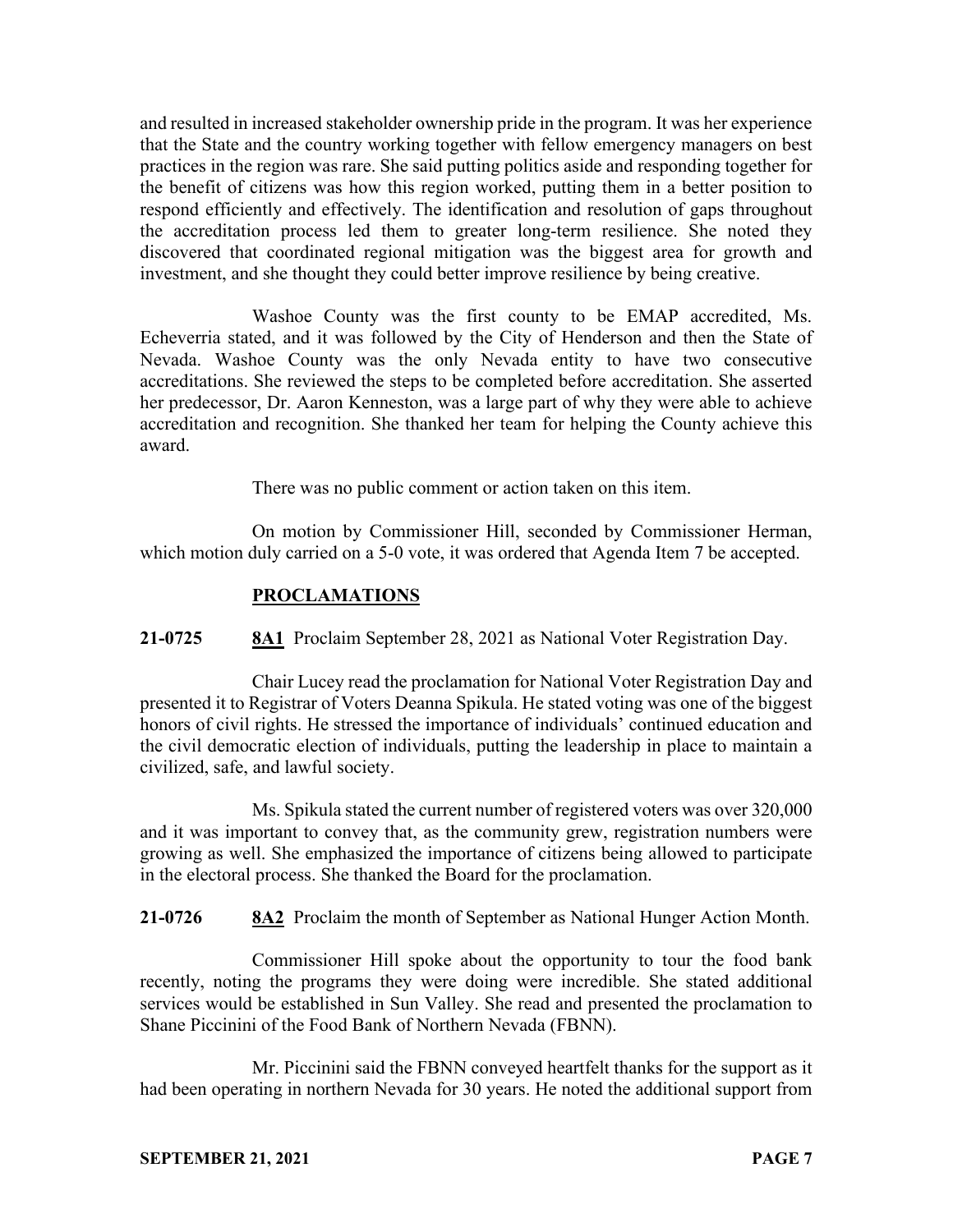the County assisted them in feeding 100,000 individuals every month, and he did not see this need lessening for quite some time due to other community issues. She believed ensuring people in the community had access to food saved lives.

There was no response to the call for public comment.

On motion by Commissioner Herman, seconded by Commissioner Hill, which motion duly carried on a 5-0 vote, it was ordered that Agenda Items 8A1 and 8A2 be adopted.

# **DONATIONS**

- **21-0727 9A1** Recommendation to accept donations of [\$11,664.05] and in-kind donations [estimated value \$174,565.00] from various businesses, organizations and individuals for Regional Parks and Open Space programs and facilities; and direct the Comptroller's Office to make the appropriate budget amendments. Community Services.
- **21-0728 9B1** Recommendation to accept a donation of [\$285.35] from United Way of Northern Nevada and the Sierra to the Washoe County Sheriff's Office for the Victim Advocacy Program, and if approved, authorize Comptroller's Office to make appropriate budget amendments. Sheriff.

There was no response to the call for public comment.

On motion by Commissioner Hill, seconded by Commissioner Herman, which motion duly carried on a 5-0 vote, it was ordered that Agenda Items 9A1 and 9B1 be accepted.

# **CONSENT AGENDA ITEMS** – **10A1 THROUGH 10D1**

- **21-0729 10A1** Acknowledge the communications and reports received by the Clerk on behalf of the Board of County Commissioners, including the following categories: Monthly Statements/Reports. Clerk.
- **21-0730 10B1** Recommendation to approve a Lease Agreement between Washoe County and M Chim Family Trust, for continued occupancy of office space for the Incline Justice Court located at 865 Tahoe Boulevard, Incline Village, Nevada, for a 12-month term, effective October 1, 2021 through September 30, 2022 [\$7,836.10 per month; \$94,033.20 for the one-year term]. Community Services.
- **21-0731 10C1** Recommend that the Board of County Commissioners retroactively acknowledge the Professional Services Agreement for contagious disease services for Adult Drug Court, between the Second Judicial District Court and Northern Nevada HOPES, in an amount not to exceed [\$7,020], to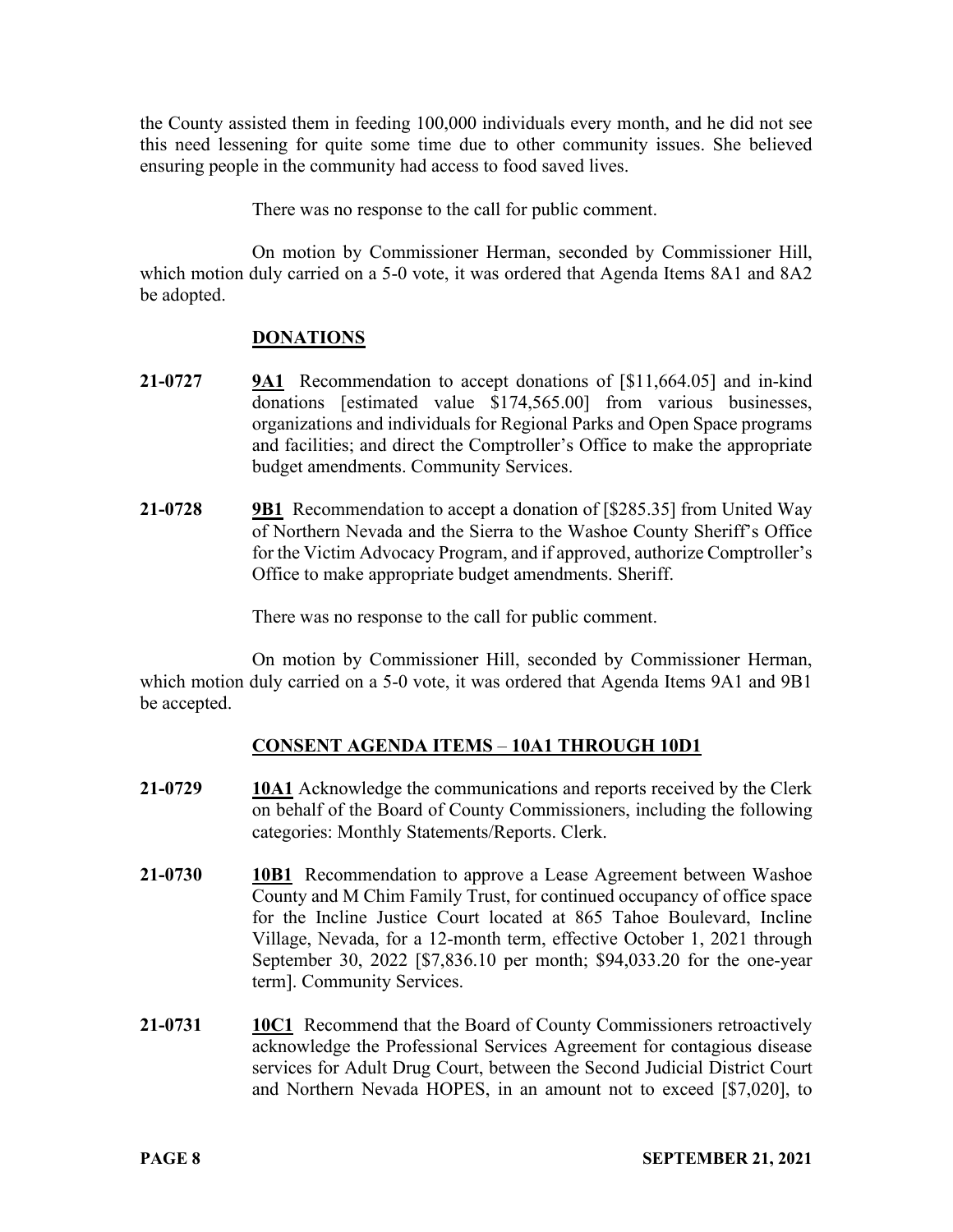support the Specialty Court programs, effective July 1, 2021 through June 30, 2022. District Court. (All Commission Districts.)

- **21-0732 10C2** Recommend that the Board of County Commissioners retroactively acknowledge the Professional Services Agreements for behavioral health services for Medication-Assisted Treatment Court between the Second Judicial District Court and Northern Nevada HOPES, in an amount not to exceed (\$120,000), to support the Specialty Court programs, effective July 1, 2021 through June 30, 2022. District Court. (All Commission Districts.)
- **21-0733 10D1** Recommendation to accept Treasurer's status report for the period ending August 31, 2021, of payment of refunds and interest since last update in the amount of \$2,364,650 on certain property tax overpayments for residential properties at Incline Village/Crystal Bay, in compliance with the October 21, 2019 Order issued by the District Court in Village League to Save Incline Assets, Inc., et.al. vs. State of Nevada, et.al., Case No. CV03- 06922, as modified and clarified by the settlement agreement regarding the processing of refunds. Treasurer. (All Commission Districts.)

Vice Chair Hartung said commentary was posted in the Incline Village-Crystal Bay community about Agenda Item 10B1. He stated the court was closed for more than a year, only recently opening in a partial capacity. In that time, the County did not receive a single email about the lack of access to the court. He indicated he was supportive of the item.

On the call for public comment, County Clerk Jan Galassini noted 31 emails related to Agenda Item 10B1 were received and placed on file. The emails were from: Ms. Heather Williams; Mr. Richard Miner; Ms. Helene Larson; Ms. Pam Fernandez; Ms. Ronda Tycer; Mr. Ned DeAntios; Ms. Lyn Karol; Ms. Helenty Hagen; Mr. Doug Flaherty; Svata Trossen; Ms. Mary Lou Kennedy; Mr. Stan Heirshberg and Ms. Diane Becker; Mr. Aaron Vanderpool; Jean Zambik; Ms. Gail Krolick; Mr. Myles Riner; Mr. James Lyon; Kern Schumacher; Alan and Ellen Castator; Ms. Michele Koch; Ms. Jill Mulcahy; Ms. Dianne Schmenk; Ms. Myra Hanish; Mr. Craig Olson; Mr. Allen O'Connor; Mr. Gary Stewart; Mr. Steve Tomkovicz; Ms. Jennifer Valliere Noble; McAvoy Layne; Mr. Alex Tsigdinos; and Ms. Pamela Tsigdinos.

On motion by Commissioner Herman, seconded by Commissioner Hill, which motion duly carried on a 5-0 vote, it was ordered that Consent Agenda Items 10A1 through 10D1 be approved.

## **BLOCK VOTE 11 AND 12**

**21-0734 AGENDA ITEM 11** Recommendation to approve reclassification of an Administrative Secretary, pay grade J to Administrative Assistant I, pay grade K (Comptroller); reclassification of a Public Administrator Estate Investigator, pay grade L, to the new classification of Lead Public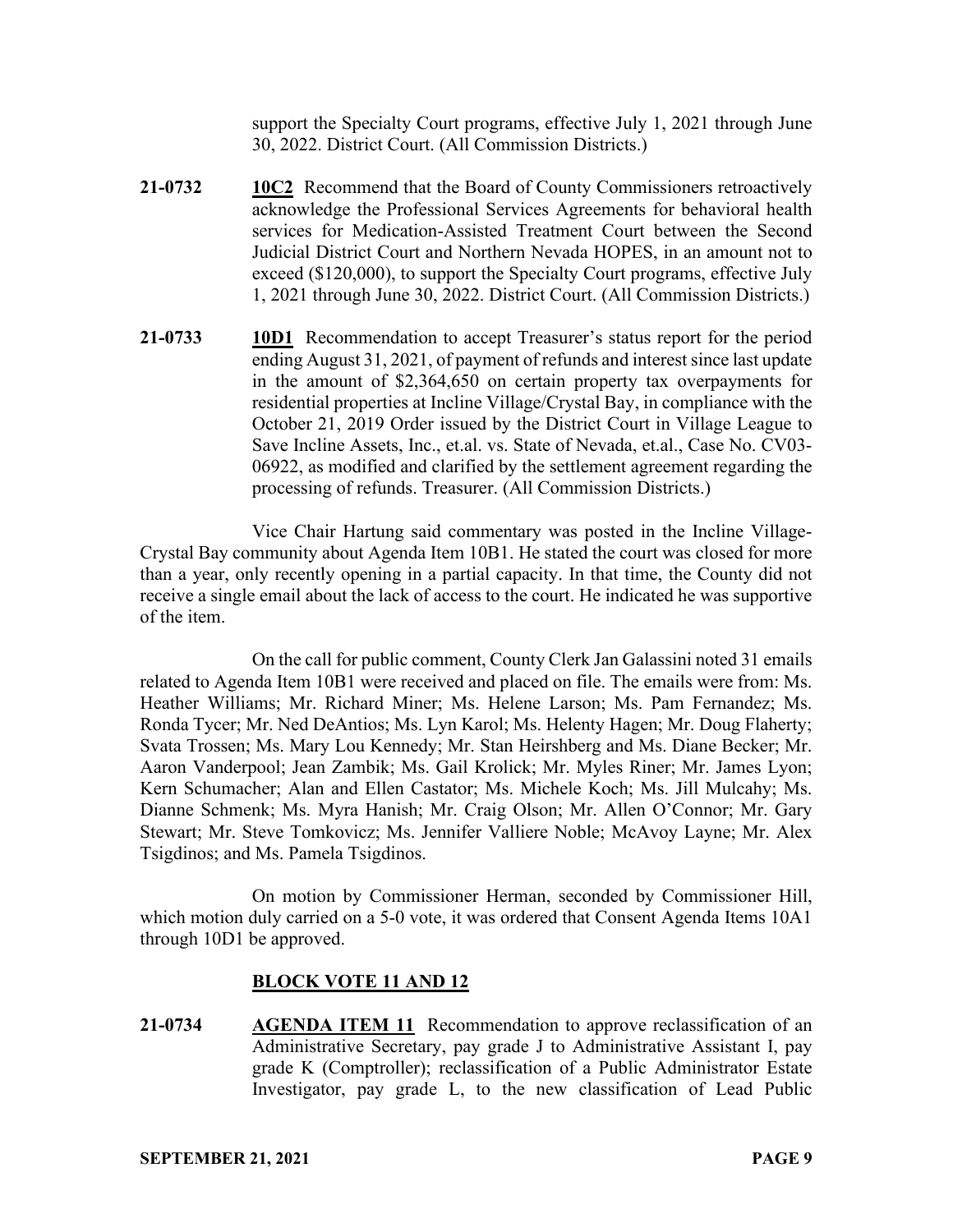Administrator Estate Investigator, pay grade M, and create one new fulltime Public Administrator Estate Investigator position, pay grade L (Public Administrator); reclassification of a Program Assistant, pay grade K, to Program Coordinator, pay grade L, and a Program Assistant, pay grade K, to Management Analyst, pay grade N (Human Services Agency); reclassification of an Animal Services Assistant, pay grade E to Office Assistant II, pay grade E (Animal Services); reclassification of a Family Court Investigative Specialist, pay grade L to Family Court Investigative Specialist II, pay grade N (Public Defender); reclassification of an Office Support Specialist, pay grade H to Media Production Specialist, pay grade J (Sheriff's Office); reclassification of an Account Clerk II, pay grade H to Office Support Specialist, pay grade H (Library); reclassification of a Deputy County Recorder, pay grade G to Office Assistant II, pay grade E (Recorder's Office); reclassification of a Technology Systems Developer II, pay grade NO to Technology Project Coordinator, pay grade QR (Technology Services); create one new intermittent hourly Investigative Assistant position, pay grade I, and one new intermittent hourly DAS Case Manager position, pay grade J (Alternative Sentencing) as evaluated by the Job Evaluation Committee (JEC); create one full-time position as new classification Community Reinvestment Manager, pay grade Q, and create one full-time position as new classification Grants and Community Program Analyst, pay grade N (Manager's Office) as reviewed and evaluated by Korn Ferry; and authorize Human Resources to make the necessary changes.https://www.washoecounty.us/humanresources/Careers/index.php [Total fiscal impact \$540,016; Net fiscal impact \$113,736] Human Resources. (All Commission Districts.)

There was no response to the call for public comment.

On motion by Commissioner Hill, seconded by Commissioner Herman, which motion duly carried on a 5-0 vote, it was ordered that Agenda Item 11 be approved and authorized.

**21-0735 AGENDA ITEM 12** Recommendation to approve the Interlocal Agreement between Washoe County on behalf of Washoe County Sheriff's Office and the City of Reno on behalf of the Reno Police Department for Forensic Laboratory Analysis Service performed by the Sheriff's Forensic Science Division fees for the retroactive term of July 1, 2021 to June 30, 2022 with a total income of [\$1,000,000.00]. Sheriff. (All Commission Districts.)

There was no response to the call for public comment.

On motion by Commissioner Hill, seconded by Commissioner Herman, which motion duly carried on a 5-0 vote, it was ordered that Agenda Item 12 be approved. The interlocal contract for same is attached hereto and made a part of the minutes thereof.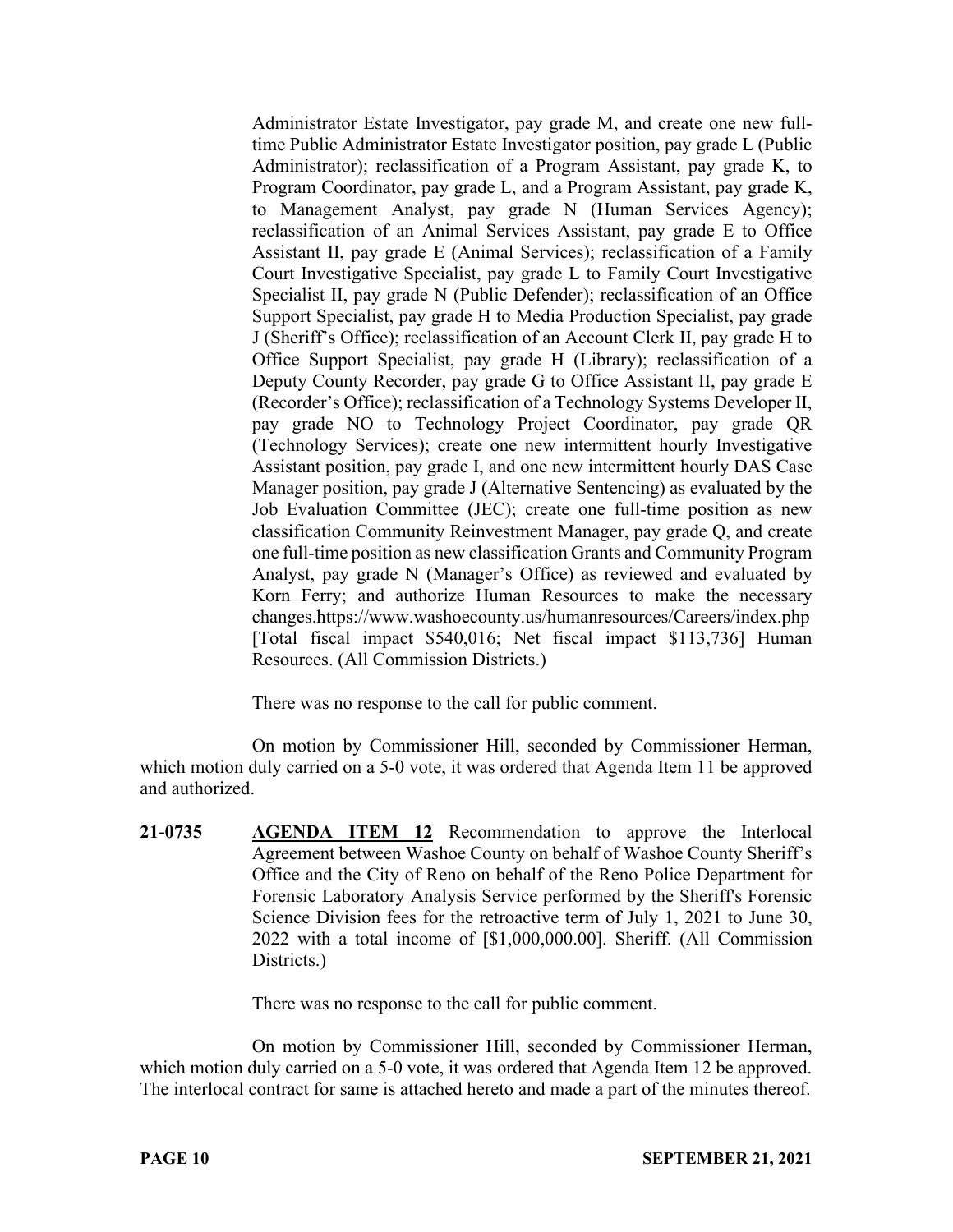### **21-0736 AGENDA ITEM 13** Public Comment.

Mr. Alan Tiras introduced himself as Justice of the Peace at Incline Justice Court. He expressed appreciation for the extension of the lease agreement. He responded to Vice Chair Hartung's comment about the court being closed, saying the court was never closed, it was just not open to the public. He stated the court was open virtually and they were completely caught up with their calendar. He thanked his team for their hard work. He believed it was important to clarify that the court continued to operate.

### **21-0737 AGENDA ITEM 14** Announcements/Reports.

County Manager Eric Brown thought it would be helpful to provide a weekly update related to shelters. As of September 20, the Cares Campus capacity was 604 and the campus had 30 beds available at most. He commented the campus had no fencing to distinguish campus occupants, but it was secured as of the previous Friday. He indicated staffing was a concern at all shelters and they were working to get fully staffed to best tend to the guests. There had been some positive COVID-19 cases at the campus with afflicted individuals being isolated and testing being done. He asserted challenges to secure permanent housing for guests who were ready to transition to independent living was an ongoing issue. He reported there had been seven successful placements into housing since the safe campus opened, and 15 more individuals were ready to go to housing but housing had not been identified for them yet. He stated Our Place's capacity was 138 with two beds open regularly. They had clients who were also ready to transition but experiencing a lack of housing to transition to. He indicated an update would occur at every meeting if the Board thought it was helpful.

Vice Chair Hartung reiterated there were no email complaints about a lack of physical access to the court in Incline Village.

## **11:28 a.m.** Commissioner Herman left the meeting.

Chair Lucey stated people had been utilizing 911 over the past weeks as a resource to receive COVID-19 tests and it was causing issues to those experiencing true emergencies. He urged people to get vaccinated, stay at home if feeling ill, and call general physicians or clinics. He said he and the county manager toured the Regional Transfer Operation Center at Renown Hospital, who he said represented 60 percent of healthcare in the region. He noted the center resembled a command center; they monitored patients at all levels throughout their hospitals and campuses in northern Nevada. These hospitals were not just for Washoe County residents, but for individuals from other counties in the region. It was imperative for beds to be available for patients that needed them, so he asked the community to only utilize 911 for emergencies.

\* \* \* \* \* \* \* \* \* \* \*